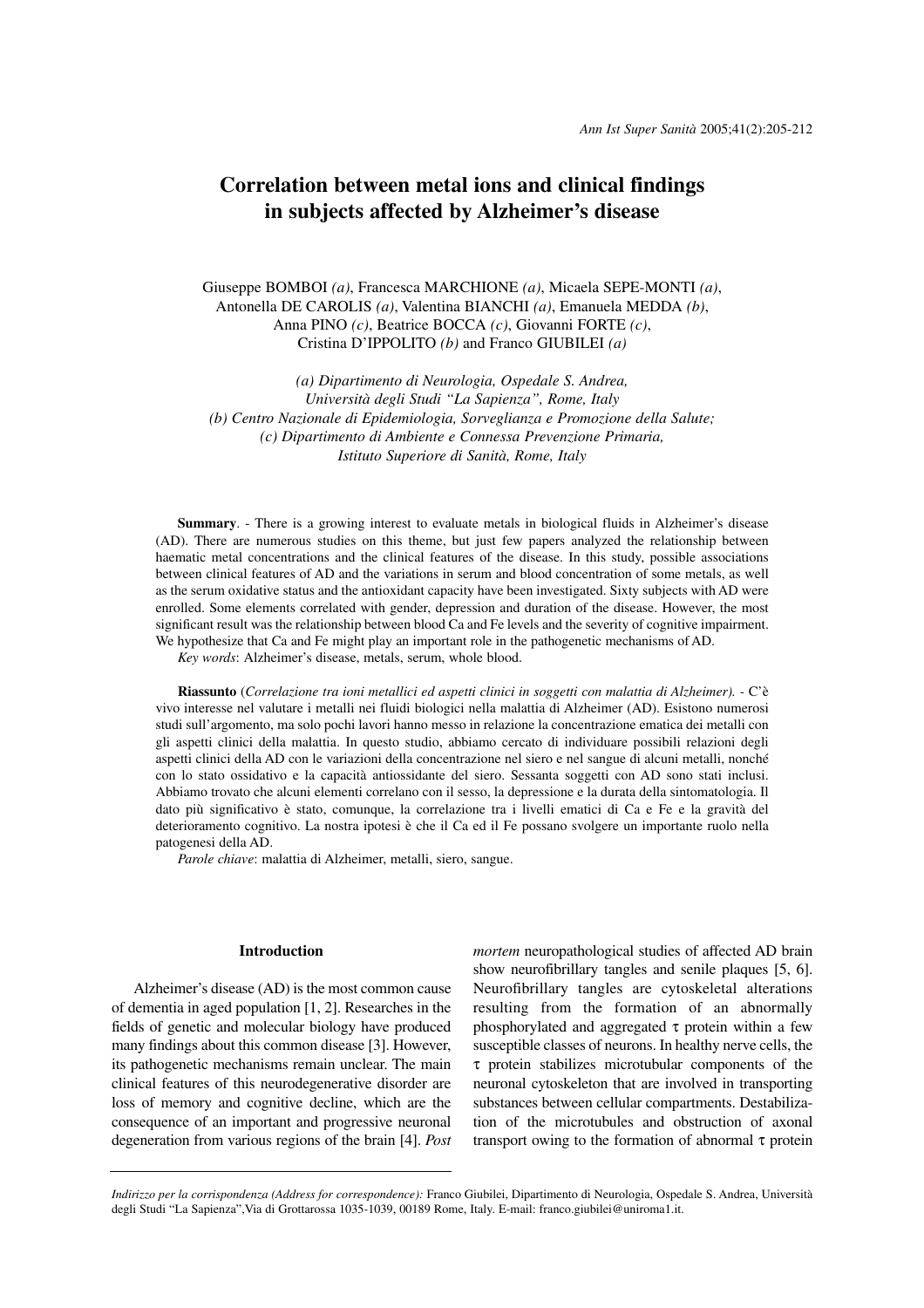probably result in inappropriate protein metabolism, synaptic malfunction, and impaired signalling by retrograde neurotrophic factors. Decline in these functions may contribute significantly to neuronal death. The initial product of the pathological phosphorylation is a soluble nonargyrophilic τ protein.

The other neuropathological feature, the senile plaque, is mainly composed by amyloid β-protein (Aβ), a peptide derived from the larger amyloid β-protein precursor (APP), an ubiquitously expressed transmembrane glycoprotein [7]. The "amyloid cascade" theory, which has dominated AD research for the past 20 years, proposes that  $A\beta$  is protein junk that spontaneously self-aggregates into amyloid fibrils that are somehow neurotoxic and cause dementia. The longer forms of Aβ (mainly Aβ 1-42) are regarded as particularly pathogenetic because they are overproduced as a result of familial gene mutations, and are more apparently self-aggregating than are shorter forms (e.g., Aβ 1-40) in *in vitro* studies [8, 9]. Although this amyloid hypothesis is feasible, it is still patently incomplete, particularly because there is still no proper understanding of the relations between amyloidogenesis and the development of the neurofibrillary tangles [10]. In particular, the self-aggregation hypothesis leaves important questions about the biology of AD unanswered. It is unknown, for example, why an ubiquitous protein, like Aβ, only precipitates in neocortex or why other mammalian species don't develop Aβ neuropathology with advancing age [11]. It is not clear, furthermore, why age and gender (elderly and female) are major risk factors. Chemical elements might play a role in these processes [12-14]. In fact, recently, neurochemical studies have suggested a role for metals in neurodegenerative disorders such as AD [15-20]. In particular, metals might play a major catalytic role in the production of free radicals [21, 22]. Considerable evidence is mounting that dyshomeostasis of the redox-active biometals and oxidative stress contribute to the neuropathology of AD [23]. A lot of data suggest that metals can interact directly with Aβ peptide [24]. The binding of metals to  $\text{A}\beta$  modulates several physiochemical properties of Aβ that are thought to be central to the pathogenetic process of the peptide [25]. In particular, studying the metallochemical properties, Bush has suggested an AD model that gives explanations to a lot of questions about the amyloid cascade theory [26]. According to Bush *et al.,* Zn seems to be the major neurochemical factor responsible for aggregating Aβ [27, 28]. Copper and Fe, instead, induce limited Aβ aggregation, which is exaggerated by slightly acid conditions. All these metals are constitutively found at high levels in the neocortical regions most prone to AD pathology, where they play important roles in normal physiology. Copper and Zn are released during

neurotransmission. In particular, Zn release during synaptic transmission induces β-amyloid deposition in transgenic mice models for AD [29]. Less is currently known about extracellular Cu in the brain, but *in vitro* evidence suggests that cortical tissue depolarization releases Cu to achieve micromolar concentrations [30]. However, many studies imply a crucial role for Cu and Fe in Aβ aggregation [31]. Copper and Fe interaction with Aβ mediates the toxicity of the peptide in cell culture. A $\beta$  catalyses  $H_2O_2$  generation through the reduction of Cu and Fe, using  $O_2$  and biological reducing agents (e.g.*,* cholesterol, vitamin C, catecholamines) as substrates. According to these evidences, Bush *et al.* have hypothesized that Aβ and APP become corrupted in the biochemistry of their functions: to participate in metal-ion homeostasis and to control metal-ion-mediated oxidation [32]. APP has Cu- and Zn-binding sites in its N-terminal ectodomain, which modulate the adhesivity of the protein and the transfer of Cu [32, 33]. The exceptionally high affinity of Aβ for Cu and the selectivity of the Cu- and Zn-binding sites are compatible with physiological metal-ion binding. Aβ and APP might also participate in normal metal-ion homeostasis [34]. An inevitable age-dependent rise in cerebral Cu and Fe might hypermetallate the Aβ peptide, causing the catalysis of  $H_2O_2$  production that mediates the toxicity and auto-oxidation of Aβ. The greater incidence of AD in females could be due to greater constitutive activity of the synaptic Zn transporter in this gender. On these bases, a new therapeutic strategy might include compounds that interdict metal-ion binding to Aβ reducing in this way the amyloid aggregation.

Despite the numerous pathophysiological researches, there are very few studies *in vivo* that have assessed the relation between the level of metal ions in serum and blood and the clinical status of AD patients.

The goal of our study is to evaluate the serum and blood concentration of metal ions in subjects affected by probable AD, as well as their oxidative status and anti-oxidant defences, and to correlate these values with the demographic and clinical features of the disease.

### **Materials and methods**

Sixty subjects (40 females and 20 males; mean age  $\pm$  SD, 74.6  $\pm$  6.39, range 58-86 yrs) with a diagnosis of probable AD according to the NINCS-ADRDA criteria were evaluated [35]. The duration of the disease was calculated retrospectively from the onset of memory impairment, that was the first impaired cognitive domain in all the enrolled subjects. The mean duration of disease  $\pm$  SD was 3.9  $\pm$  2.0 yrs, range 10 months - 9 yrs. All subjects were consecutively recruited from our hospital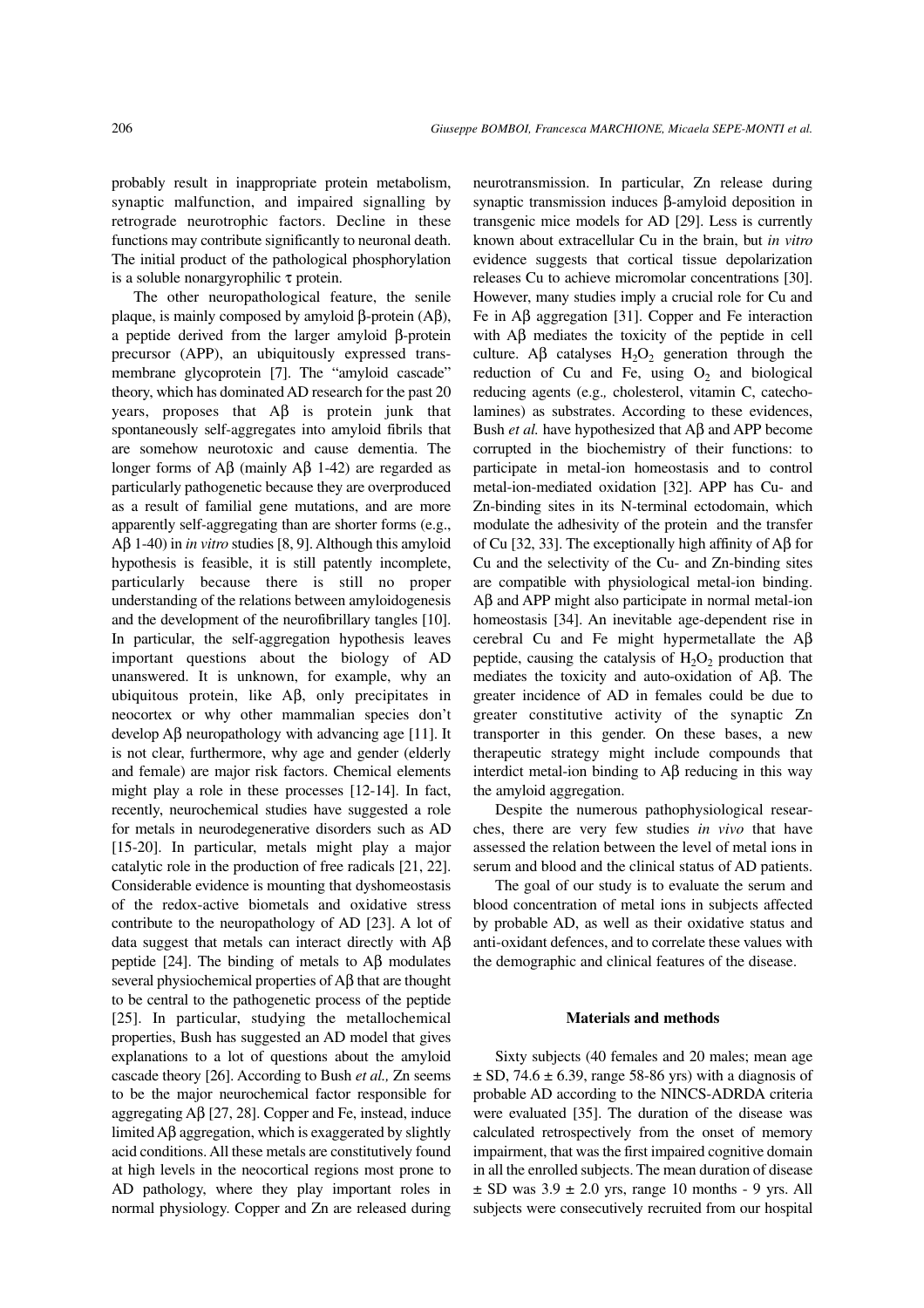outpatient Memory Clinic from September 2003 to July 2004. The severity of cognitive impairment was quantified using the mini mental state examination (MMSE), corrected according to age and education [36]. The mean MMSE score  $\pm$  SD was 17.12  $\pm$  6.64 (range 28-2). Subjects with MMSE score > 23 were considered as affected from mild AD, while the subjects with MMSE score  $\leq$  23 were considered as affected from moderate to severe AD. All subjects underwent the screening for dementia, including a neuropsychological battery composed by the following tests: token, Raven, prose memory, phonological and semantic fluency, visual search and constructional apraxia. Mood was evaluated by a questionnaire that showed the presence/absence of depression. All the AD patients underwent a brain neuroimaging evaluation (MRI or brain CT). Patients and/or responsible caregivers gave informed consent for participation in the study.

For each subject, a venous blood sample was drawn with polyethylene syringes and transferred into 15 ml polystyrene tubes. Prior to analyses, serum was simply diluted with deionized water, while blood was subjected to an acid-assisted microwave digestion, as previously detailed [16, 37]. Analyses were performed by inductively coupled plasma atomic optical emission spectrometry for the quantification of Ca, Cu, Fe, Mg, Si and Zn and by sector field inductively coupled plasma mass spectrometry for the determination of Al, Ba, Be, Bi, Cd, Co, Cr, Hg, Li, Mn, Mo, Ni, Pb, Sb, Si, Sn, Sr, Tl, V, W and Zr [16, 37].

The serum oxidant status (SOS) and the antioxidant capacity (SAC) were determined by mean of a photometric system [15, 16]. The SOS was expressed in U.CARR, where 1 U.CARR corresponded to 0.08 mg of peroxyl radicals for 100 ml of hydrogen peroxide. The SAC was expressed in µmol ml-1 of HClO. The log-normal transformation was used for not normally distributed data and differences between mean values were evaluated by the Student's *t*-test.

#### **Results**

Serum Ca concentration showed significant differences between females and males  $(67,414 \pm 5,171)$ *vs* 70,763 ± 4,861 ng ml<sup>-1</sup>; *p* = 0.04). No difference was found in the serum concentration of the other elements in both genders (Table 1). Serum level of Be, Sr and V were significantly different in over 75 yrs old subjects compared to younger subjects (Be,  $0.23 \pm 0.12$  *vs* 0.39  $\pm$  0.19 ng ml<sup>-1</sup>, *p* = 0.001; Sr, 42.2  $\pm$  14.0 *vs* 34.7  $\pm$  13.5 ng ml-1, *p* = 0.05; V, 0.07 ± 0.04 *vs* 0.03 ± 0.01 ng ml-1,  $p = 0.001$ ). Mild AD subjects showed a lower serum concentration of Cd and Mo as well as a higher serum concentration of Mn than subjects with moderate-severe

AD (Table 2). Depressed AD subjects had a significant higher Cd and Zr serum concentration compared to AD subjects without altered mood (Cd, 0.16 ± 0.08 *vs* 0.11  $\pm$  0.07 ng ml<sup>-1</sup>,  $p = 0.03$ ; Zr,  $0.15 \pm 0.08$  *vs*  $0.11 \pm 0.05$ ng ml<sup>-1</sup>,  $p = 0.05$ ). On the contrary, SAC was significantly lower in depressed AD subjects  $(315 \pm 24)$  $vs$  330  $\pm$  20 ng ml<sup>-1</sup>,  $p = 0.02$ ). Finally, the serum Co and Sn level increased in subjects with a longer duration of disease (Co,  $0.09 \pm 0.05$  *vs*  $0.12 \pm 0.06$  ng ml<sup>-1</sup>;  $p = 0.04$ ; Sn,  $0.94 \pm 0.57$  *vs*  $1.45 \pm 0.67$  ng ml<sup>-1</sup>;  $p = 0.001$ ). With regards to blood, Al, Pb and Zn levels were significantly different in the two genders: females had a lower concentration of these ions compared to males (Table 3). Furthermore, blood concentration of Be, Si and Sr significantly differed in subjects over 75 yrs old respect to the youngest ones. In fact, blood levels of Si and Sr were higher in subjects over 75 yrs old (Si, 190 ± 92 *vs*  $143 \pm 66$  ng ml<sup>-1</sup>,  $p = 0.04$ ; Sr,  $29.3 \pm 10.1$  *vs*  $23.1 \pm 9.6$ ng ml<sup>-1</sup>,  $p = 0.01$ ), whereas blood Be levels were lower  $(0.33 \pm 0.16 \text{ vs } 0.46 \pm 0.19 \text{ ng ml-1}, p = 0.007)$ . Mild AD subjects showed a different Ca and Fe blood levels compared to moderate to severe AD subjects (Table 4). Depressed AD subjects had lower Al and Sn blood concentrations than AD subjects without psychiatric disorders (Al,  $14.2 \pm 16.6$  *vs*  $26.0 \pm 19.7$  ng ml<sup>-1</sup>,  $p =$ 0.019; Sn,  $1.53 \pm 1.05$  *vs.*  $2.29 \pm 1.08$  ng ml<sup>-1</sup>,  $p =$ 0.015). Finally, AD subjects with a longer duration of disease showed a decrease in blood Ca, Fe, Mg, Zn, W and Zr concentrations than subjects with a shorter duration (Ca,  $69,513 \pm 8,355$  *vs*  $62,879 \pm 7,041$  ng ml<sup>-1</sup>, *p* = 0.007; Fe, 558,884 ± 103,983 *vs* 465,482 ± 101,630 ng ml-1, *p* = 0.004; Mg, 45,674 ± 8,052 *vs* 37,289 ± 6,357 ng ml<sup>-1</sup>,  $p = 0.001$ ; Zn, 7,449  $\pm$  1,358 *vs* 6,384  $\pm$ 1,455 ng ml<sup>-1</sup>,  $p = 0.01$ ; W,  $0.07 \pm 0.03$  *vs*  $0.05 \pm 0.03$ ng ml-1, *p* = 0.006; Zr, 0.86 ± 0.45 *vs* 0.55 ± 0.29 ng ml-1,  $p = 0.02$ .



**Fig. 1**. - Haematological metal concentration (mean ± SD) in AD as a function of the MMSE score ( $p \le 0.05$ ). Values for Ca should be multiplied for 103 and Fe multiplied for 104; Cd should be divided for 100, and Mn and Mo for 10. MMSE: mini mental state examination.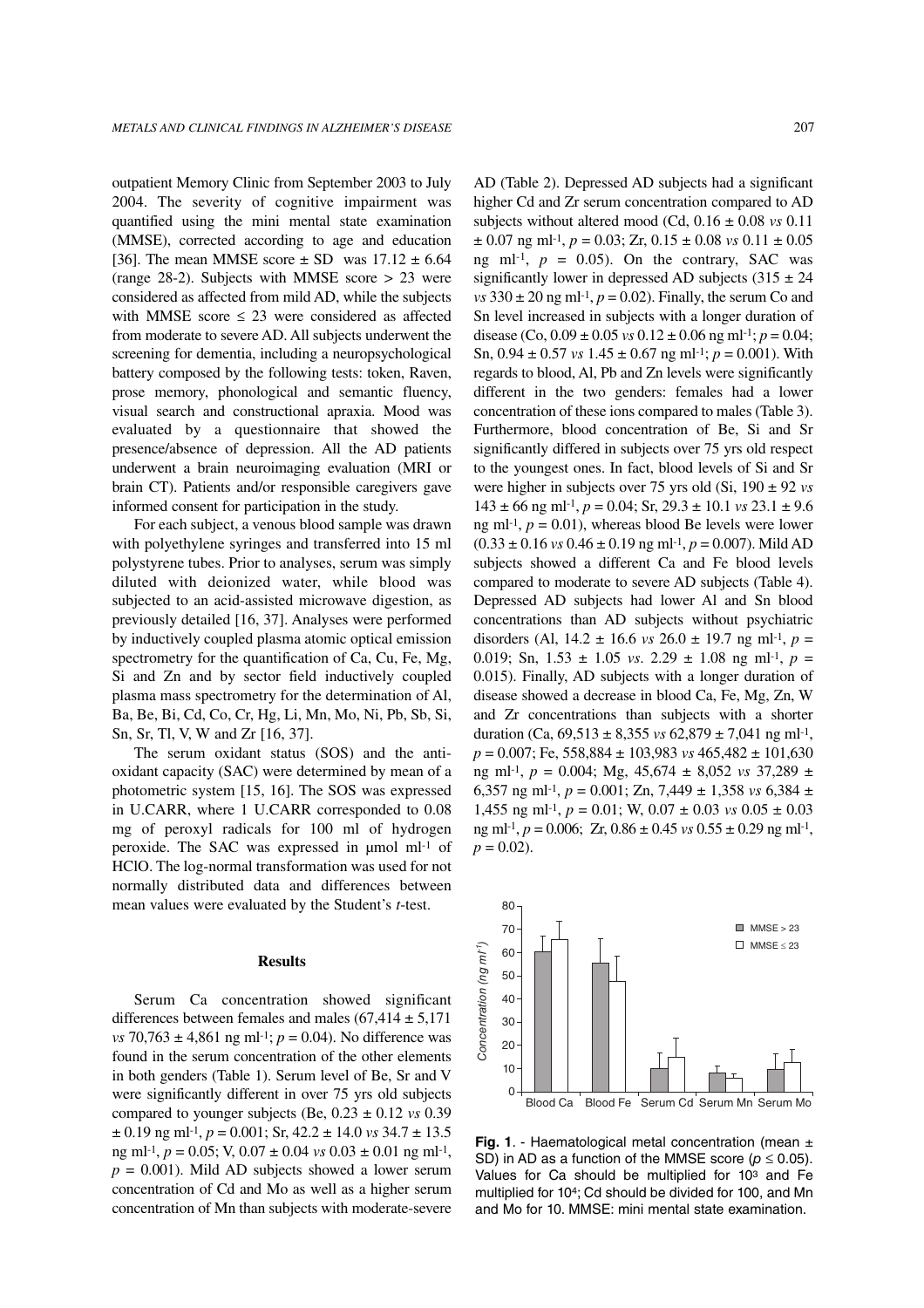| Element       | Females (no. 36) |       | Males (no. 17) |       |         |
|---------------|------------------|-------|----------------|-------|---------|
|               | Mean             | SD    | Mean           | SD    | p value |
| $\mathsf{Al}$ | 2.24             | 1.10  | 2.18           | 1.57  | n.s.    |
| Ba            | 0.53             | 0.21  | 0.68           | 0.34  | n.s.    |
| Be            | 0.30             | 0.18  | 0.33           | 0.18  | n.s.    |
| Bi            | 0.02             | 0.01  | 0.02           | 0.01  | n.s.    |
| Ca            | 67,414           | 5,171 | 70,764         | 4,861 | 0.04    |
| Cd            | 0.14             | 0.08  | 0.13           | 0.07  | n.s.    |
| Co            | 0.12             | 0.05  | 0.11           | 0.07  | n.s.    |
| cr            | 0.21             | 0.09  | 0.20           | 0.08  | n.s.    |
| Cu            | 9.88             | 2.42  | 925            | 259   | n.s.    |
| Fe            | 865              | 405   | 1.003          | 470   | n.s.    |
| Hg            | 1.68             | 0.76  | 2.01           | 0.84  | n.s.    |
| Li            | 1.10             | 0.85  | 0.91           | 0.54  | n.s.    |
| Mg            | 18,201           | 2,434 | 18,553         | 2,341 | n.s.    |
| Mn            | 0.63             | 0.20  | 0.63           | 0.26  | n.s.    |
| Mo            | 1.12             | 0.54  | 1.14           | 0.70  | n.s.    |
| Ni            | 0.54             | 0.32  | 0.70           | 0.42  | n.s.    |
| Pb            | 0.46             | 0.28  | 0.42           | 0.27  | n.s.    |
| Sb            | 0.11             | 0.07  | 0.09           | 0.07  | n.s.    |
| Si            | 214              | 100   | 250            | 121   | n.s.    |
| Sn            | 1.26             | 0.68  | 1.44           | 0.67  | n.s.    |
| Sr            | 37.9             | 14.3  | 39.8           | 14.0  | n.s.    |
| TI            | 0.04             | 0.02  | 0.05           | 0.02  | n.s.    |
| V             | 0.05             | 0.03  | 0.05           | 0.03  | n.s.    |
| W             | 0.03             | 0.02  | 0.03           | 0.02  | n.s.    |
| Ζn            | 673              | 115   | 709            | 108   | n.s.    |
| Zr            | 0.13             | 0.06  | 0.16           | 0.09  | n.s.    |
| $SOS(*)$      | 325              | 29    | 315            | 36    | n.s.    |
| $SAC$ (**)    | 317              | 24    | 327            | 21    | n.s.    |

**Table 1**. - Metals (ng ml-1), SOS (U. CARR) and SAC (µmol ml-1 HClO) in serum of Alzheimer's disease (AD) subjects according to gender

n.s.: not significant; (\*): normal values of SOS: 250-300 U.CARR; (\*\*): normal values of SAC: > 350 µmol ml<sup>-1</sup> of HClO; SOS: serum oxidative status; SAC: serum antioxidant capacity.

The relationship between cognitive status evaluated by MMSE score and ions concentration is shown in Fig. 1.

# **Discussion**

The results of the present study show that there is a correlation between both clinical and demographic features of AD and the blood and serum concentration of some metal ions. In particular, blood Ca concentrations are directly, whereas blood Fe and serum Mn levels are inversely, correlated with the severity of cognitive impairment evaluated by MMSE. These findings are in according to previous results that reported an important role for these ions in the pathogenetic mechanisms of AD [25, 27, 38].

Although Fe has an important role in the normal physiological process, it was found at high levels in the neocortical regions of AD subjects. In normal situations, Fe induces limited  $\overrightarrow{AB}$  aggregation, which is instead exaggerated by acid conditions. This interaction between Fe and Aβ mediates the toxicity of the peptide in cell culture. In fact,  $\overrightarrow{AB}$  catalyses  $H_2O_2$ generation through the reduction of Fe, using  $O<sub>2</sub>$  and biological reducing agents as substrates.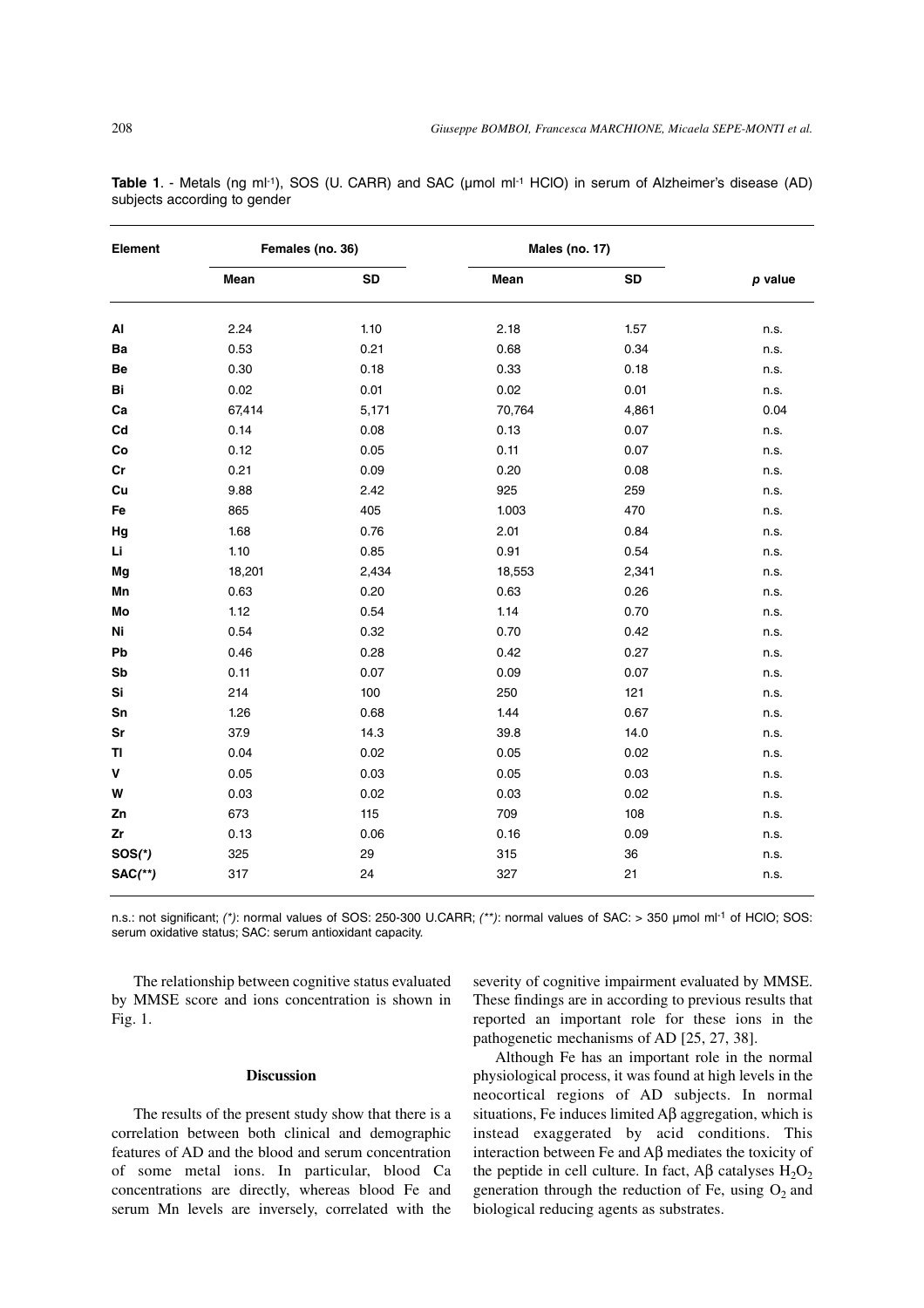| Element    | <b>Mild (no. 8)</b> |           | Moderate-severe (no. 43) |           |         |
|------------|---------------------|-----------|--------------------------|-----------|---------|
|            | Mean                | <b>SD</b> | Mean                     | <b>SD</b> | p value |
| AI         | 2.56                | 1.82      | 2.20                     | 1.15      | n.s.    |
| Ba         | 0.69                | 0.30      | 0.55                     | 0.25      | n.s.    |
| Be         | 0.28                | 0.17      | 0.32                     | 0.18      | n.s.    |
| Bi         | 0.02                | 0.01      | 0.02                     | 0.01      | n.s.    |
| Ca         | 72,459              | 4,961     | 68,173                   | 5,159     | n.s.    |
| Cd         | 0.10                | 0.07      | 0.15                     | 0.08      | 0.05    |
| Co         | 0.08                | 0.04      | 0.12                     | 0.06      | 0.06    |
| Cr         | 0.19                | 0.09      | 0.21                     | 0.09      | n.s.    |
| Cu         | 898                 | 255       | 990                      | 246       | n.s.    |
| Fe         | 1,044               | 382       | 883                      | 437       | n.s.    |
| Hg         | 1.69                | 1.02      | 1.82                     | 0.77      | n.s.    |
| Li         | 1.21                | 0.90      | 1.03                     | 0.76      | n.s.    |
| Mg         | 19,195              | 3,183     | 18,179                   | 2,264     | n.s.    |
| Mn         | 0.81                | 0.29      | 0.59                     | 0.20      | 0.02    |
| Mo         | 0.94                | 0.67      | 1.25                     | 0.56      | 0.03    |
| Ni         | 0.73                | 0.29      | 0.56                     | 0.38      | n.s.    |
| Pb         | 0.50                | 0.29      | 0.43                     | 0.27      | n.s.    |
| Sb         | 0.06                | 0.02      | 0.11                     | 0.07      | n.s.    |
| Si         | 240                 | 82.8      | 221                      | 110       | n.s.    |
| Sn         | 1.40                | 0.65      | 1.33                     | 0.69      | n.s.    |
| Sr         | 39.2                | 11.3      | 39.2                     | 14.6      | n.s.    |
| TI         | 0.04                | 0.02      | 0.04                     | 0.02      | n.s.    |
| V          | 0.06                | 0.04      | 0.05                     | 0.03      | n.s.    |
| W          | 0.03                | 0.02      | 0.03                     | 0.02      | n.s.    |
| Zn         | 744                 | 137       | 679                      | 107       | n.s.    |
| Zr         | 0.14                | 0.09      | 0.14                     | 0.07      | n.s.    |
| <b>SAC</b> | 335                 | 18        | 317                      | 24        | 0.06    |
| <b>SOS</b> | 316                 | 16        | 322                      | 34        | n.s.    |

Table 2. - Metals (ng ml-1), SOS (U. CARR) and SAC (umol ml-1 HClO) in serum of subjects affected by mild (MMSE score > 23) and moderate-severe (MMSE score ≤ 23) Alzheimer's disease (AD)

n.s.: not significant; SOS: serum oxidative status; SAC: serum antioxidant capacity; MMSE: mini mental state examination.

The Ca hypothesis of neurodegenerative disorders, such as AD, suggested that altered cytosolic Ca concentrations and/or alterations in Ca homeostasis concerned cellular mechanisms underlying neuronal pathology. A previous study suggested that the measurement of Ca homeostasis could provide a very sensitive marker of AD [39]. Another research showed that Ca plays a pivotal role in mediating many important biological functions. The intracellular Ca concentration is regulated by a variety of systems and mechanisms. Alterations in Ca homeostasis might be critically implicated in brain aging and in the neuropathology of AD. In fact, one of the postulated

mechanisms of Aβ toxicity seems to involve a Ca dysregulation accompanied with enhanced vulnerability to excitotoxic stimuli. According to this research, Ca disturbances and associated phenomena might represent an important approach to explore the cellular pathophysiology of AD [40]. The increase of Ca blood concentrations, as found in this study, might reflect a signal of this cerebral homeostasis alteration.

Other factors might have influenced the concentration of Ca and Fe, such as intakes, lifestyle, and drug administration. It is probable that the intakes of Fe might be reduced in severe AD because of lack of appetite and of behavioural disorders, such as delusions that are very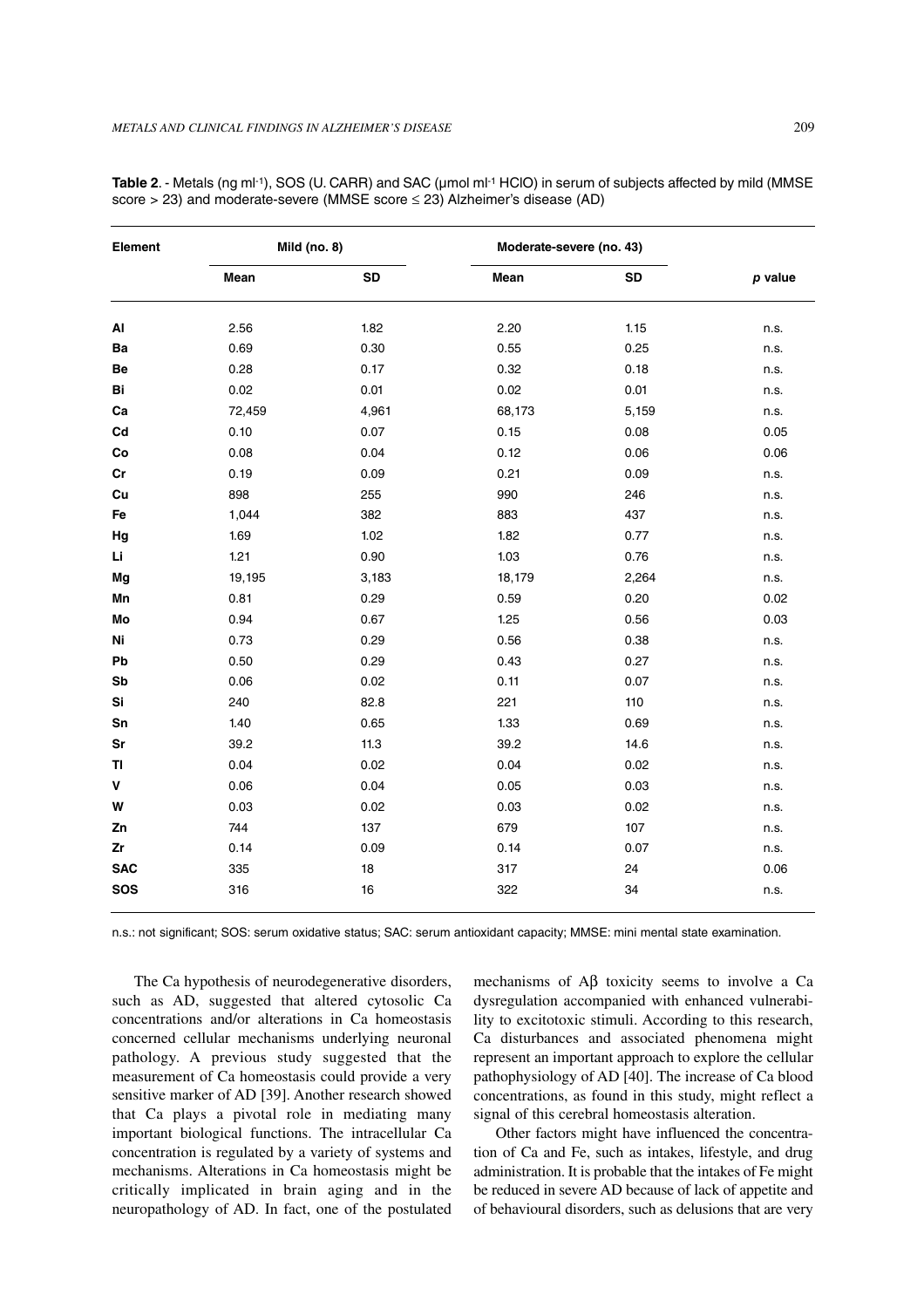| Element | Females (no. 40) |           | <b>Males (no. 20)</b> |           |         |
|---------|------------------|-----------|-----------------------|-----------|---------|
|         | Mean             | <b>SD</b> | Mean                  | <b>SD</b> | p value |
| AI      | 16.3             | 15.1      | 30.7                  | 22.9      | 0.04    |
| Ba      | 1.21             | 0.59      | 1.29                  | 0.78      | n.s.    |
| Be      | 0.41             | 0.18      | 0.37                  | 0.18      | n.s.    |
| Bi      | 0.04             | 0.01      | 0.04                  | 0.01      | n.s.    |
| Ca      | 64,549           | 8,855     | 63,928                | 5,685     | n.s.    |
| Cd      | 1.04             | 0.73      | 1.39                  | 0.89      | n.s.    |
| Co      | 0.15             | 0.07      | 0.14                  | 0.07      | n.s.    |
| cr      | 0.58             | 0.49      | 0.74                  | 0.53      | n.s.    |
| Cu      | 1,486            | 486       | 1,387                 | 440       | n.s.    |
| Fe      | 474,422          | 91,927    | 519,756               | 132,122   | n.s.    |
| Hg      | 3.90             | 3.36      | 4.96                  | 2.86      | n.s.    |
| Li      | 1.20             | 0.49      | 1.19                  | 0.60      | n.s.    |
| Mg      | 39,291           | 7,647     | 39,766                | 7,635     | n.s.    |
| Mn      | 9.01             | 3.22      | 8.76                  | 3.77      | n.s.    |
| Mo      | 2.49             | 0.98      | 2.67                  | 1.19      | n.s.    |
| Ni      | 1.14             | 0.79      | 1.03                  | 0.58      | n.s.    |
| Pb      | 41.2             | 18.8      | 62.4                  | 24.3      | 0.001   |
| Sb      | 0.42             | 0.25      | 0.37                  | 0.19      | n.s.    |
| Si      | 160              | 86        | 176                   | 76        | n.s.    |
| Sn      | 1.93             | 1.09      | 214                   | 1.20      | n.s.    |
| Sr      | 25.4             | 10.8      | 27.7                  | 9.01      | n.s.    |
| TI      | 0.06             | 0.04      | 0.08                  | 0.05      | n.s.    |
| V       | 0.13             | 0.09      | 0.14                  | 0.07      | n.s.    |
| W       | 0.05             | 0.03      | 0.06                  | 0.03      | n.s.    |
| Zn      | 6,335            | 1,203     | 7,366                 | 1,764     | 0.02    |
| Zr      | 0.58             | 0.32      | 0.73                  | 0.42      | n.s.    |

**Table 3**. - Metals (ng ml-1) in blood of Alzheimer's disease (AD) subjects according to gender

n.s.: not significant.

common in the advanced phase of this disease. The immobilization and institutionalization that are common features of these subjects could amplify the above mentioned behavioural disturbances and, thus, influence ions homeostasis. Moreover, it is well-known that aging is one of the most important causes of Ca and Fe homeostasis alterations: in fact, endocrinological dysfunctions may occur in old people and these events might have influence on metal ion homeostasis.

In addition, we found that other metal ions are related to clinical and demographic features of AD. However, these findings are hard to interpret at the current knowledge of the implication of metals in this pathology. As regards the gender, females had lower values of Al, Ca, Pb and Zn than males, but no literature data supported these evidences. Finally, the oxidative metabolism changed in AD when compared with the healthy status, in line with

previous observations [41]. In particular, excessive lipoand hydro-peroxides levels have been found in our patients, together with a not sufficient antioxidant capacity. This more and more confirms the key role of the oxidative stress in the pathology of AD. Instead, no difference between the markers of the oxidative stress and demographic or clinical features of patients were found, except for a lower SAC values in depressed patients.

In conclusion, despite the speculation on the ability of peripheral markers to reflect changes that occur in the brain or on the possibility that ion alterations are an epiphenomenon of the AD, our data strongly suggest that Ca and Fe are involved during the pathogenetic mechanism of the disease. However, further studies are warranted to better understand the relationship between AD clinical features and alterations in metal ions, also considering lifestyle of subjects and their drug intake.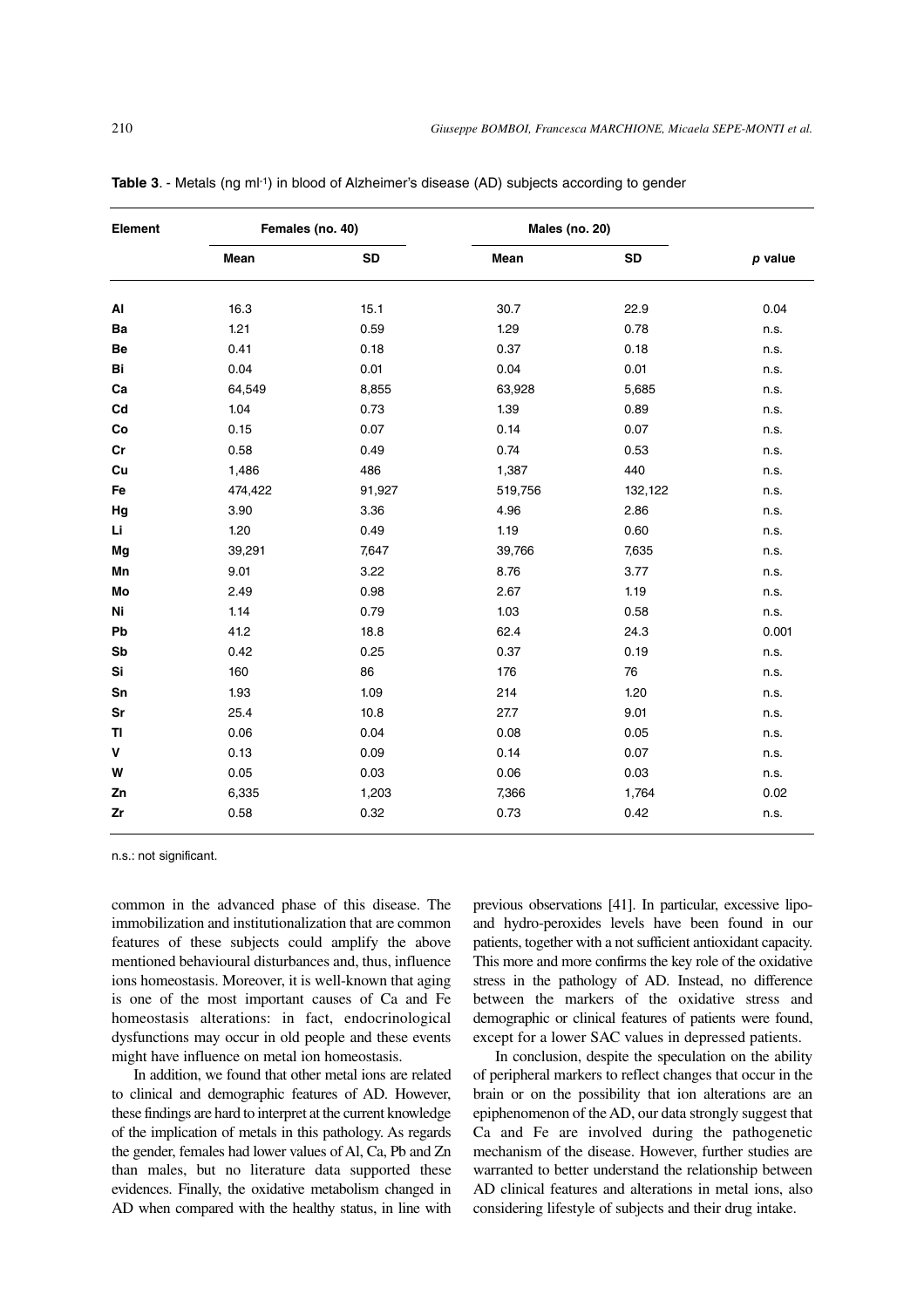| Element | <b>Mild (no. 8)</b> |           | Moderate-severe (no. 43) |         |         |
|---------|---------------------|-----------|--------------------------|---------|---------|
|         | Mean                | <b>SD</b> | Mean                     | SD      | p value |
| AI      | 24.9                | 25.4      | 21.2                     | 17.9    | n.s.    |
| Ba      | 1.03                | 0.55      | 1.30                     | 0.68    | n.s.    |
| Be      | 0.35                | 0.17      | 0.41                     | 0.18    | n.s.    |
| Bi      | 0.04                | 0.01      | 0.04                     | 0.01    | n.s.    |
| Ca      | 60,323              | 6,672     | 65,454                   | 7,631   | 0.05    |
| Cd      | 1.30                | 0.72      | 1.17                     | 0.81    | n.s.    |
| Co      | 0.16                | 0.08      | 0.14                     | 0.07    | n.s.    |
| cr      | 0.67                | 0.33      | 0.63                     | 0.54    | n.s.    |
| Cu      | 1,295               | 407       | 1,507                    | 475     | n.s.    |
| Fe      | 552,606             | 104,172   | 477,498                  | 107,455 | 0.05    |
| Hg      | 5.87                | 3.79      | 3.91                     | 3.12    | 0.07    |
| Li      | 1.14                | 0.51      | 1.23                     | 0.53    | n.s.    |
| Mg      | 42,166              | 8,342     | 38,845                   | 7,552   | n.s.    |
| Mn      | 9.37                | 3.27      | 8.89                     | 3.46    | n.s.    |
| Mo      | 2.72                | 1.17      | 2.55                     | 1.03    | n.s.    |
| Ni      | 0.99                | 0.56      | 1.14                     | 0.75    | n.s.    |
| Pb      | 51.4                | 17.2      | 46.7                     | 23.9    | n.s.    |
| Sb      | 0.47                | 0.29      | 0.39                     | 0.23    | n.s.    |
| Si      | 179                 | 75.1      | 163                      | 86      | n.s.    |
| Sn      | 1.76                | 1.22      | 2.07                     | 1.10    | n.s.    |
| Sr      | 27.8                | 7.2       | 26.3                     | 10.7    | n.s.    |
| TI      | 0.07                | 0.04      | 0.07                     | 0.04    | n.s.    |
| V       | 0.14                | 0.07      | 0.13                     | 0.09    | n.s.    |
| W       | 0.07                | 0.03      | 0.05                     | 0.03    | n.s.    |
| Zn      | 6,898               | 1,595     | 6,664                    | 1,459   | n.s.    |
| Zr      | 0.70                | 0.42      | 0.62                     | 0.35    | n.s.    |

**Table 4**. - Metals (ng ml-1) in blood of subjects affected by mild (MMSE score > 23) and moderate-severe (MMSE score ≤ 23) Alzheimer's disease (AD)

n.s.: not significant; MMSE: mini mental state examination.

#### *Acknowledgments*

This work was economically supported by Italian Ministry of Health as a part of the research project no. 1AB/F (2002–2004).

Submitted on invitation. *Accepted* on 19 May 2005.

# **REFERENCES**

- 1. Jorm AF, Korten AE, Henderson AS. The prevalence of dementia: a quantitative integration of the literature. *Acta Psychiatr Scand* 1987;76:465-79.
- 2. Di Luca M, Pastorino L, Cattabeni F, Zanardi R, Scarone S, Racagni G, Smeraldi E, Perez J. Abnormal pattern of platelet APP isoforms in Alzheimer disease and Down syndrome*. Arch Neurol* 1996;53:1162-6.
- 3. Games D, Adams D, Alessandrini R, Barbour R, Berthelette P, Blackwell C, Carr T, Clemens J, Donaldson T, Gillespie F, *et al*. Alzheimer-type neuropathology in transgenic mice overexpressing V717F beta-amyloid precursor protein. *Nature* 1995;373:523-7.
- 4. Terry RD, Masliah E, Salmon DP, Butters N, De Teresa R, Hill R, Hansen LA, Katman R. Physical basis of cognitive alterations in Alzheimer's disease: synapse loss in the major correlate of cognitive impairment. *Ann Neurol* 1991;30:572-80.
- 5. Masliah E, Ellisman M, Carragher B, Mallory M, Young S, Hansen L, DeTeresa R, Terry RD. Three-dimensional analysis of the relationship between synaptic pathology and neuropil threads in Alzheimer disease. *J Neuropathol Exp Neurol* 1992;51:404-14.
- 6. Joachim CL, Selkoe DJ. The seminal role of beta-amyloid in the pathogenesis of Alzheimer disease. *Alz Dis Assoc Dis* 1992;6:7-34.
- 7. Selkoe DJ. Cell biology of the beta-amyloid precursor protein and the genetics of Alzheimer's disease. *Cold Spring Harb Symp Quant Biol* 1996;61:587-96.